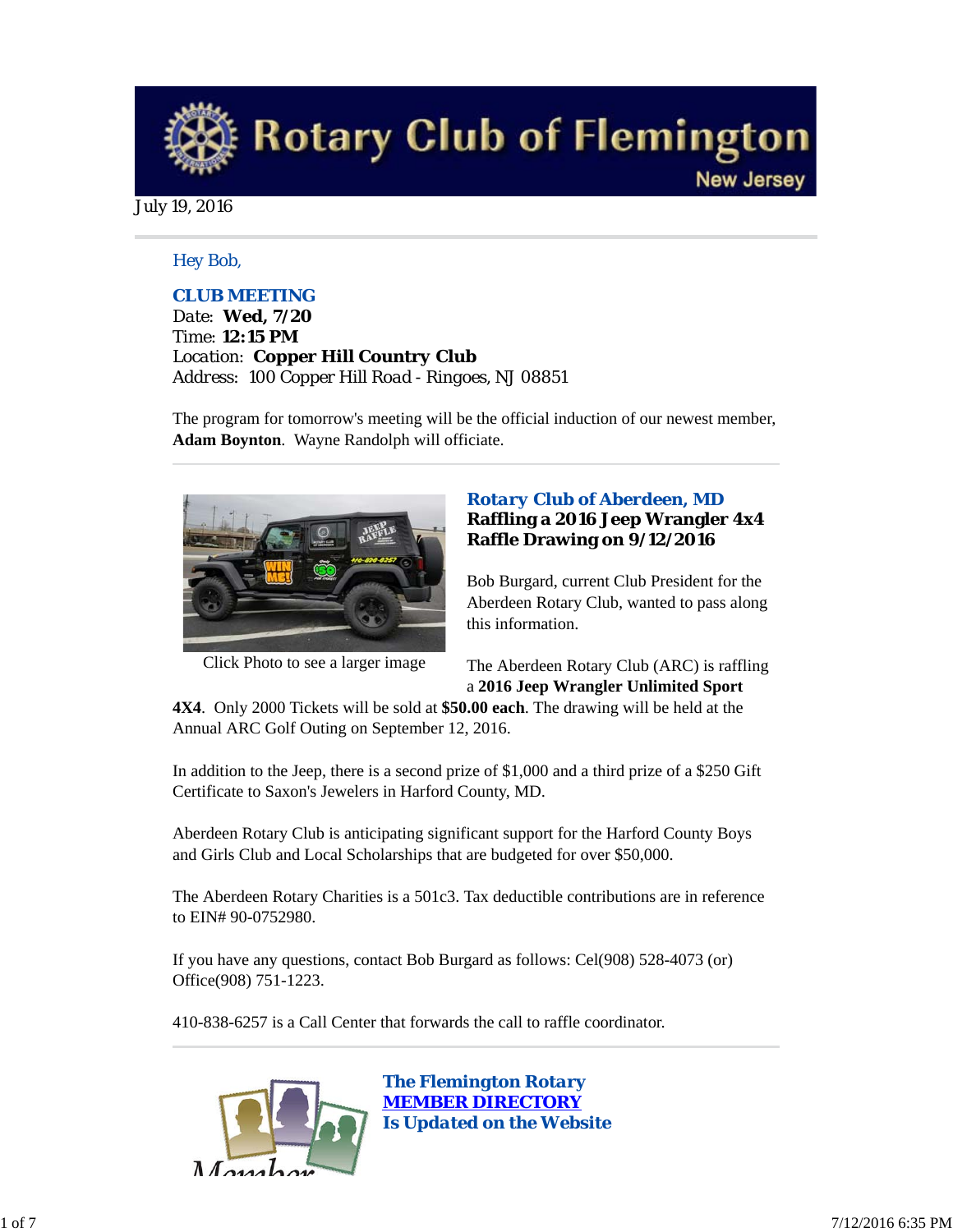

A PDF copy of the Club Directory is now kept on the club website, located on the password protected "**Members Only**" page. To access this, simply goto

**www.FlemingtonRotaryNJ.org** and click on "Members Only" in the upper left. The page is password protected. If you do not have the password, simply email us and request it.

If you see any updates that need to be made (a change of address, email, phone number, something is not listed correctly, etc.), please email Sandy Clark and request any changes to be made. **Click Here** to generate an email to Sandy.

# *SPEAKERS & PROGRAMS BEING SOUGHT*



President Mick is looking for some ideas for upcoming meeting programs and speakers. If you have any leads, please pass them onto Mick Schaible, who will follow-up to schedule the speaker.

**Click here** to generate an email directly to Mick.



# *HUNTERDON COUNTY CHAMBER OF COMMERCE*

As you know, the Rotary Club of Flemington is a member of the H.C. Chamber of Commerce. This enables all Rotarians the ability to attend a Chamber function as a "member". If someone asks you what your business is, you would explain that you are a member representing the Rotary Club of Flemington. **Click Here** to visit the Chamber website for a listing of upcoming events.



## *Jersey Talk Radio - Internet Radio "THE ROTARY HOUR"* **Tuesdays** from **5pm to 6pm**

PDG Megan Jones-Holt is the host of "The Rotary Hour" on the "Jersey Talk Radio" internet radio station. She is always looking for guests to have on the show. If you are intersted, please get in touch with Megan at (908)894-4590 or **mjonesholt@gmail.com**.

**Click Here** to listen to the Internet Radio station from your PC, smart phone, mobile device, etc.



*FLEMINGTON BUSINESS IMPROVEMENT DISTRICT* www.downtownflemington.com

If you would like to learn more about events and activities going on around Flemington, please **CLICK HERE** to visit the Flemington Business Improvement District (BID)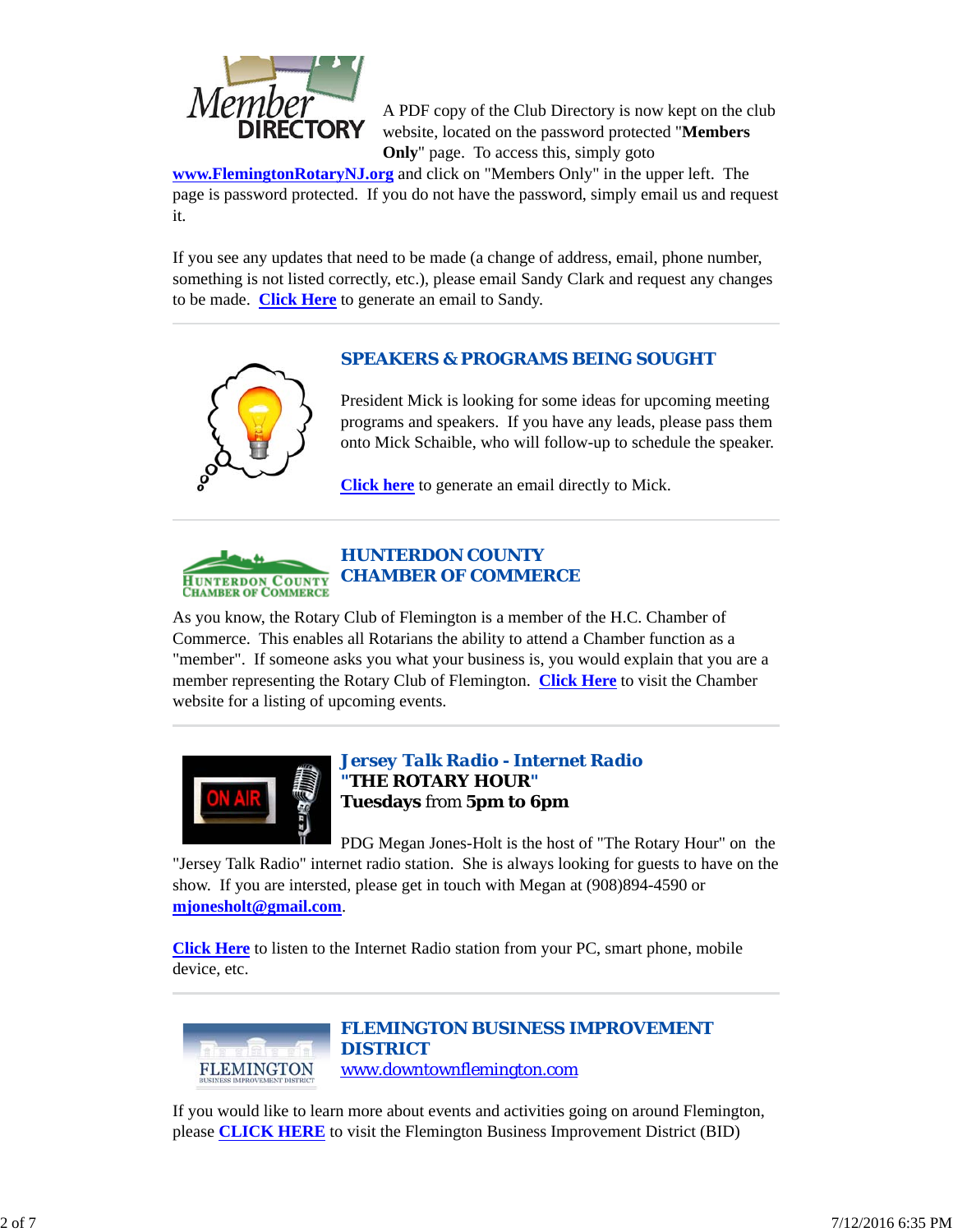website.

## *ROTARY DISTRICT 7510 NEWS*

**Click Here** to read the current news from our Rotary District 7510.

## *SPEAKERS & PROGRAMS BEING SOUGHT*

We are always seeking new or creative ideas for upcoming meeting programs and speakers. If you have any leads, please pass them onto Mick Schaible. **Click here** to generate an email directly to Mick.

## *UPCOMING DATES TO NOTE:*

Wed,  $7/20$ : New Member Induction: Adam Boynton. Wed, 7/27: Open.

Wed, 8/03: Open. Wed, 8/10: Open. Wed, 8/17: Open. Wed, 8/24: Open. Wed, 8/31: Open.

Wed, 10/12: District Governor Official Visit (DG Charles Minton)

**Next RCOF Board Meeting**: To Be Announced. (Held bi-monthly). **Next Membership Meeting**: Wed, 8/10/2016 at 1:30 PM (Usually the 2<sup>nd</sup> Wed).

**Upcoming RCOF Club Events, Fundraisers, Fellowship Events, Etc**.: To Be Announced:

#### **Rotary District 7510 Events & Functions:**

Mon, 11/14: Eat, Drink & Share at 6:00pm (The Pines Manor, Route 27 & Talmadge Road - Edison, NJ)

#### *COMMITTEE LIST:*

**Click Here** to download the listing of all current Club Committee's and its members.

## *"MEMBERS ONLY" WEBSITE:*

### **Click Here for the Members Only section of the website to find:**

- 1) The "Membership Proposal Form" to propose a new member.
- 2) New Member Information.
- 3) An Online Copy of the Club Membership Directory.
- 4) A Link to All Photos Albums of the Club.

## *ROTARY WEBSITE LINKS:*

Rotary International: **www.Rotary.org** Rotary District 7510: **www.RotaryNJ.org**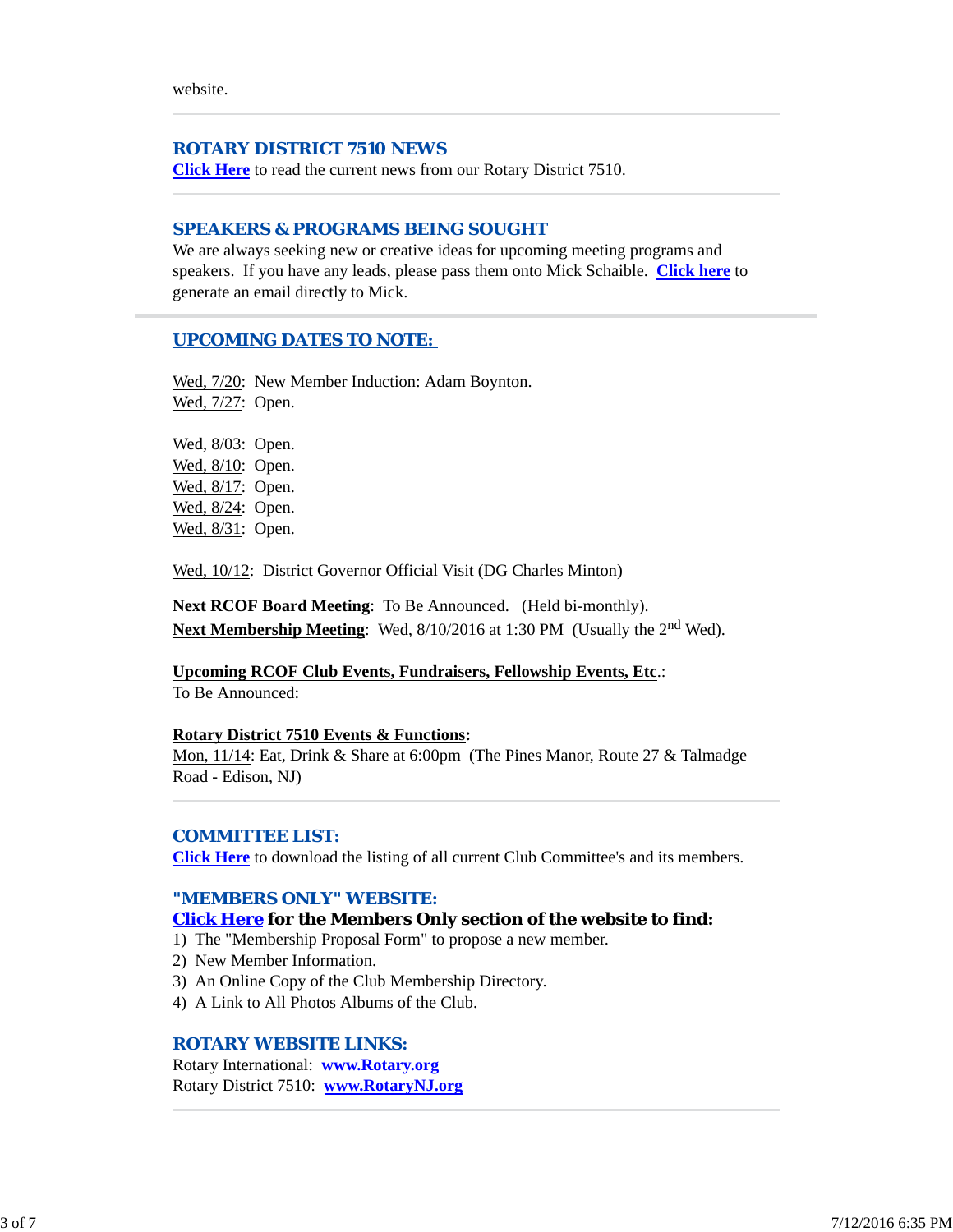## *NEARBY ROTARY CLUB MEETINGS:*

As A Rotarian, you are Welcome to attend a Rotary Club meeting anywhere in the world. Click here for the Rotary Club Locator App. Or see below for some local meetings:

### Mondays

**Lambertville/New Hope** (6:30 pm) - Lambertville Station Restaurant; 11 Bridge Street, Lambertville NJ 08530

**Piscataway** (12:15 pm) - Radisson Hotel; 21 Kingsbridge Road, Piscataway, NJ 08854

## Tuesdays

**Whitehouse** (12:15 pm) - Max's 22; 456 Route 22 West, Whitehouse Station, NJ 08889 **Princeton** (12:15 pm) - The Nassau Club; 6 Mercer Street, Princeton, NJ 08540 **Bridgewater-Bound Brook** (12:15 pm) - Arbor Glenn; 100 Monroe St, Bridgewater 08807

## Wednesdays

**Branchburg Township** (7:30 am): Stoney Brook Grille; 1285 Route 28, North Branch, NJ 08876

**Flemington** (12:15pm): Copper Hill Country Club; 100 Copper Hill Road, Ringoes, NJ 08851

**Hillsborough Township** (6:15 pm): Pheasant's Landing; 311 Amwell Road (Rt. 514), Hillsborough, NJ 08844

## Thursdays

**Clinton Sunrise** (7:30 am): Clinton Fire Department; New Street, Clinton, NJ 08809 **Somerville/Bridgewater** (12:15 pm): Bridgewater Manor; 1251 US Highway 202/206, Bridgewater, NJ 08807

**Trenton** (12:15 pm): Freddie's Tavern; 12 Railroad Avenue, West Trenton, NJ 08628

#### Fridays

**North Hunterdon** (12:15 pm): Beaver Brook County Club; 25 County Club Drive, Annandale, NJ 08801

**Princeton Corridor** (12:15pm): Hyatt Regency; 102 Carnegie Center, Rt. 1 North, Princeton, NJ 08540

#### eClub

**Rotary eClub of Hunterdon Horizon**: View website for meetings or online makeups.

## RI President's Call for Action in **2016-2017**: **"Rotary Serving Humanity"**

# **Rotary Club of Flemington - Our 93rd Year**

Founded October 3, 1923 \* Charter #1529 \* District 7510

| Club President     | Daniel James "D.J." Wright |
|--------------------|----------------------------|
| President-Elect    | Kim Metz                   |
| Secretary          | Karen Widico               |
| Treasurer, General | <b>Bob Newland</b>         |
| Treasurer, Lunch   | Lynn Hyman                 |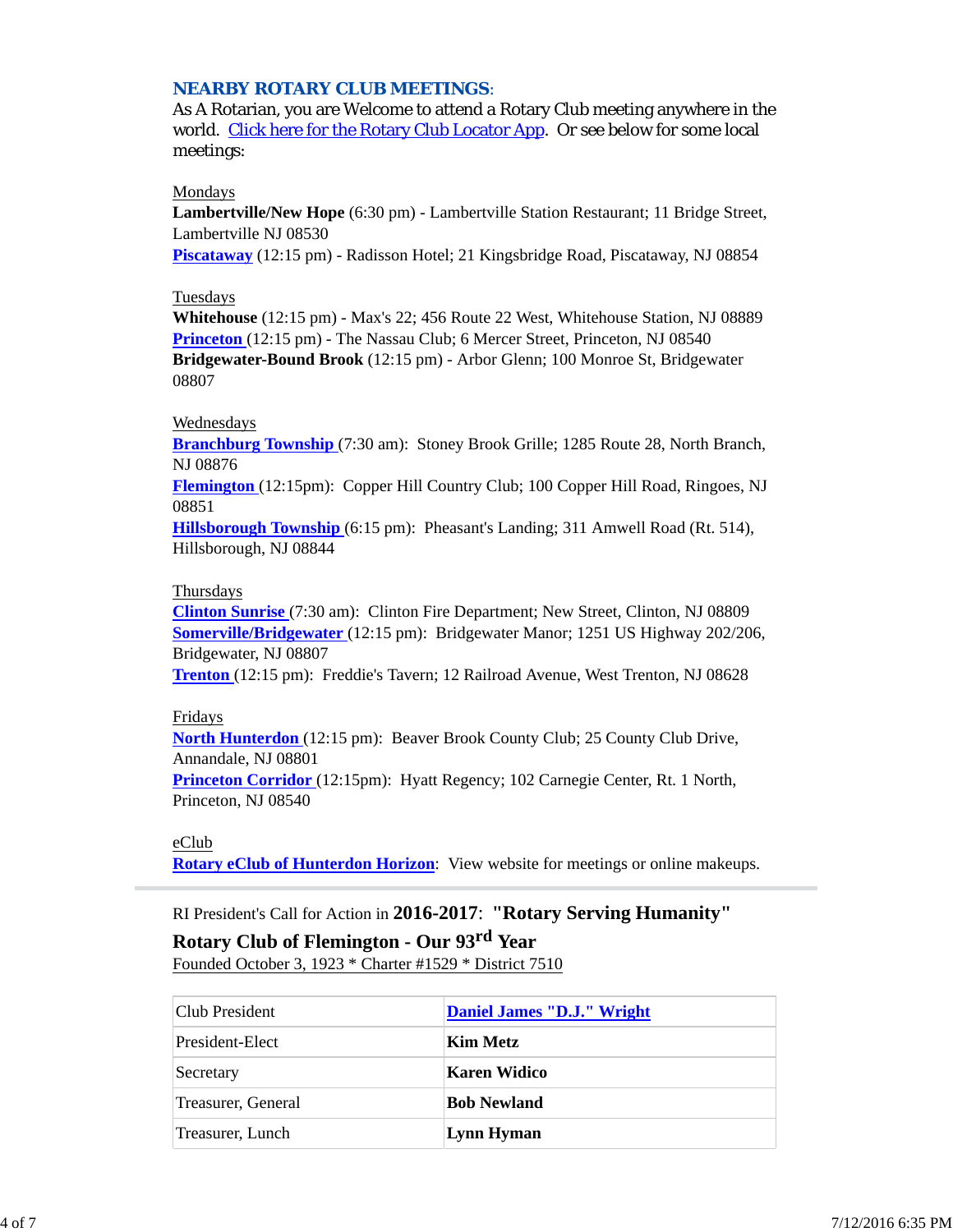| <b>Board Member</b>                                        | Mick Schaible (immediate Past-President)          |  |  |
|------------------------------------------------------------|---------------------------------------------------|--|--|
| <b>Board Member</b>                                        | <b>Sandy Clark</b>                                |  |  |
| <b>Board Member</b>                                        | <b>Joe Ziegler</b>                                |  |  |
| Sergeant-at-Arms                                           | <b>Ken Skowronek</b>                              |  |  |
| R.I. President                                             | <b>John F. Germ</b> (Chattanooga, Tennessee, USA) |  |  |
| District Governor (DG)                                     | <b>Charles Minton</b> (Union, NJ)                 |  |  |
| District Governor Elect (DGE)                              | <b>Bob Zeglarski</b> (Roselle-Rosselle Park)      |  |  |
| District Governor Nomimee (DGN)                            | <b>John Shockley</b> (Hillsborough)               |  |  |
| <b>Assistant District Governor (ADG)</b>                   | <b>Albert Varga</b> (Lambertville-New Hope)       |  |  |
| Club Meetings: Wednesday 12:15 pm Conner Hill Country Club |                                                   |  |  |

<u>Iub Meetings</u>: **wednesday, 12:15 pm, <u>Copper Hill Country Club</u>** 100 Copper Hill Road, Ringoes 08551



**MISSION STATEMENT:** The mission of Rotary International is to assist and guide Rotarians and Rotary clubs to accomplish the Object of Rotary to ensure Rotary's continuing relevance and to help build a better world, emphasizing service activities by individuals and groups that enhance the quality of life and human dignity, encouraging high ethical standards, and creating greater understanding among all people to advance the search for peace in the world.

**THE OBJECT OF ROTARY:** The object of Rotary is to encourage and foster the ideal of service as a basis of worthy enterprise and, in particular, to encourage and foster:

**1st**: The development of acquaintance as an opportunity for service;

**2nd**: High ethical standards in business and professions, the recognition of the worthiness of all useful occupations, and the dignifying of each Rotarian's occupation as an opportunity to serve society;

**3rd**: The application of the ideal of service in each Rotarian's personal, business and community life;

**4th**: The advancement of international understanding, goodwill, and peace through a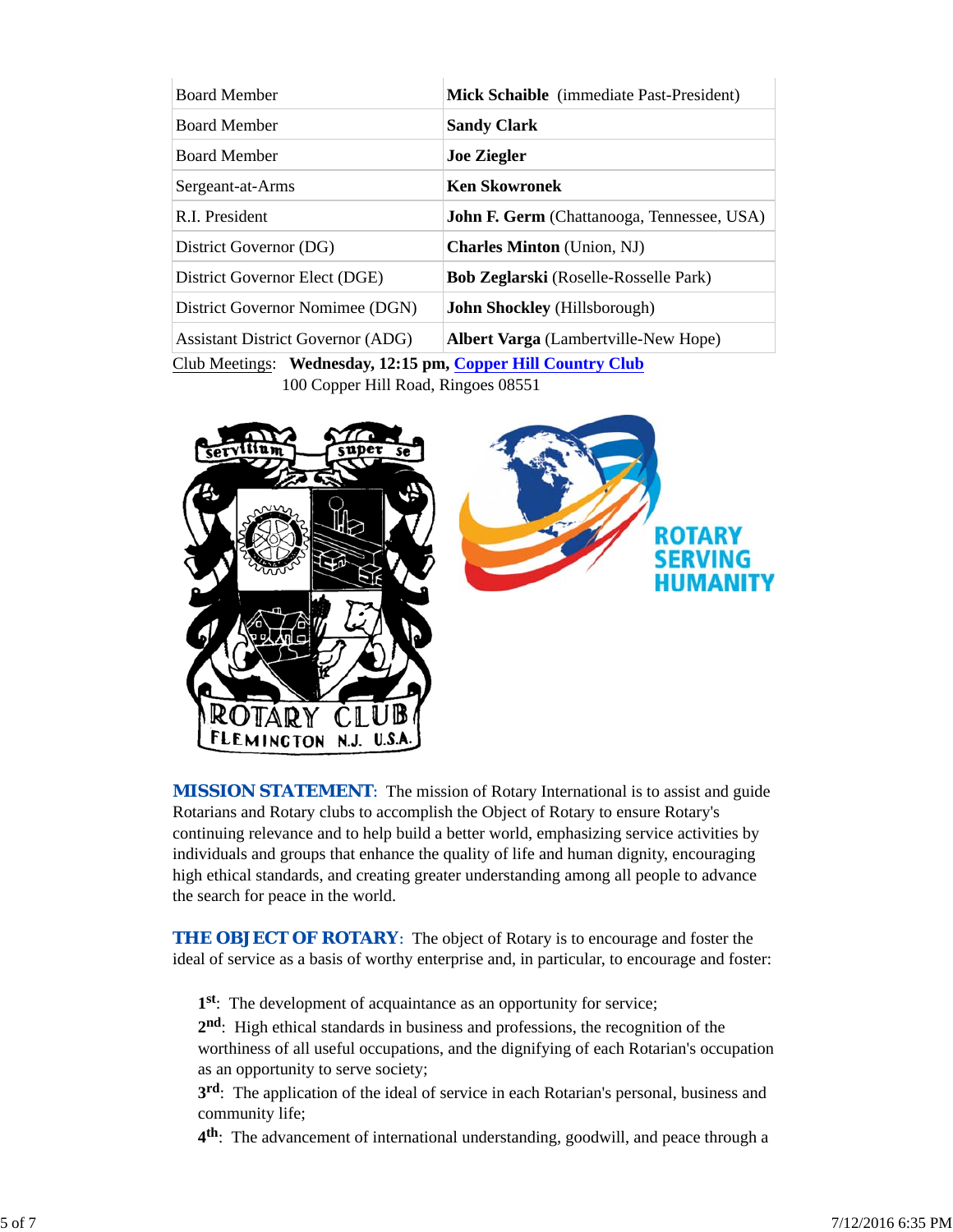world fellowship of business and professional persons united in the ideal of service.

## **THE 4-WAY TEST:** "Of the things we think, say or do:

- **1st**: Is it the Truth?
- 2<sup>nd</sup>: Is it Fair to all concerned?
- **3rd**: Will it build goodwill and better friendships?
- **4th**: Will it be beneficial to all concerned?"

# *ROTARY's AVENUE'S OF SERVICE*:

**1)** Through **Club Service**, we have fun, build lasting friendships, and make sure that our club runs well.

**2)** Through **Vocational Service**, we volunteer our professional skills to serve others and promote integrity in everything we do.

**3)** Through **Community Service**, we address local needs and work with our community to bring lasting improvements.

**4)** Through **International Service**, we meet humanitarian needs around the globe and promote world understanding and peace.

**5)** Through **Youth Service**, we work with young people to help them become the next generation of leaders, visionaries, and peacemakers.

# **2016-2017 CLUB MEMBER ROSTER**

**Rotary Club of Flemington, NJ**

Current Number of Members: 44

| <b>Rotarian</b>                   | <b>Member Since</b> | <b>Classification</b>           |
|-----------------------------------|---------------------|---------------------------------|
| Black, Bruce B.                   | 2007                | <b>Health and Fitness</b>       |
| Bohler, Herbert C. (Herb)         | 1977                | <b>Specialty Advertising</b>    |
| <b>Boynton, Adam</b>              | 2016                | <b>Church / Social Services</b> |
| Campbell, Jennifer                | 2015                | <b>General Practice</b>         |
| Chittenden, Robert L. (Bob)       | 2003                | M.E.F.P. Consulting Engineering |
| Clark, Arthur L. (Sandy)          | 1987                | Printing                        |
| Davidson, James G. (Jim)          | 2002                | <b>Rubber Products</b>          |
| del Campo, Ann                    | 2016                | <b>Scientist &amp; Farmer</b>   |
| Ferrari, Frederick J. (Fred)      | 1964                | Orthodontia                     |
| Fisher, Charles H. (Charlie)      | 1961                | <b>Funeral Services</b>         |
| Fisher, Thomas H. (Tom)           | 2012                | Property & Casualty Insurance   |
| Harrison, Jeffrey (Jeff)          | 1996                | Psychotherapy                   |
| <b>Goldsmith, Cheryl</b>          | 2016                | <b>Realtor</b>                  |
| <b>Goodwin, Michael S.</b>        | 2016                | <b>Youth Development</b>        |
| Hyman, Lynn                       | 2010                | <b>Retail Banking</b>           |
| Kamnitsis, Christopher P. (Chris) | 2001                | <b>Financial Planning</b>       |
| <b>Kritharis, Nikolaos (Nik)</b>  | 2016                | <b>Dentistry</b>                |
| Liebross, Ira                     | 1997                | <b>Family Medicine</b>          |
| Loew, Darren                      | 2002                | Orthodontics                    |
| Martin, Teresa (Terry)            | 1993                | Solid Waste/Recycling           |
| Mazujian, Harry                   | 2004                | Clergy                          |
| McWilliams, Nancy                 | 1992                | Psychotherapy                   |